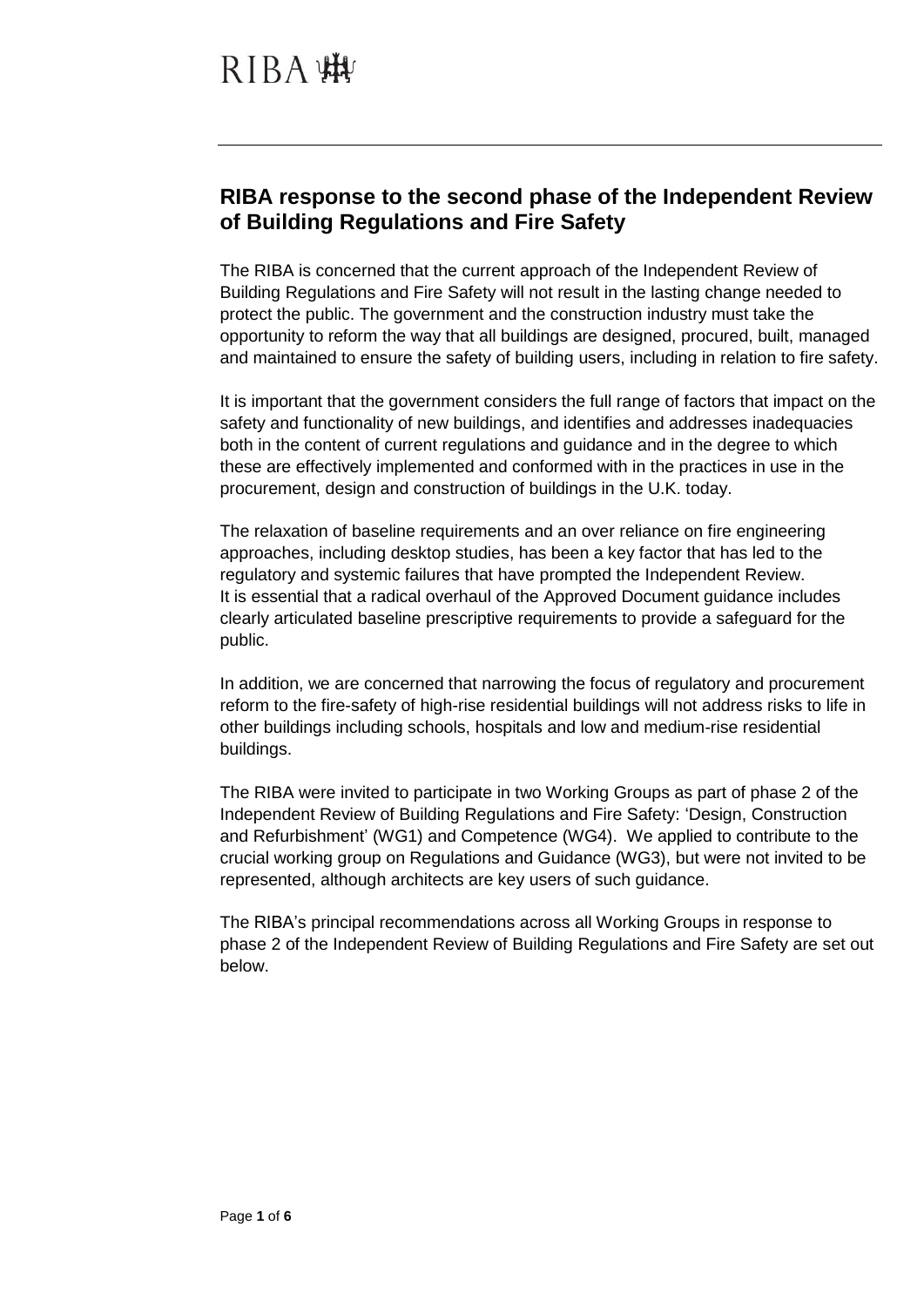#### **Summary of Key Recommendations**

*Extension of the CDM Regulations 2015 to ensure the life safety of building users, including fire safety, through statutory duties of client, designer and contractor duty holders with appropriate skills, knowledge and experience.*

*Strengthened regulations for all buildings, not just those classified as complex and/or higher risk.*

*Reintroduction of mandatory Fire Certificates for designated premises, prior to occupation, renewed annually.*

*Baseline prescriptive regulatory requirements for all aspects of building and life safety, not just fire safety, to include:*

- **Non-combustible cladding** external wall construction for existing or new buildings with a storey 18m or more above ground to be comprised of noncombustible (European class A1) materials only.
- **More than one means of escape** In all new multiple occupancy residential buildings, a requirement for at least two staircases, offering alternative means of escape, where the top floor is more than 11m above ground level or the top floor is more than three storeys above the ground level storey (as required for commercial buildings in ADB - Vol 2: B1 Section 4).
- **Sprinklers** retro-fitting of sprinklers / automatic fire suppression systems and centrally addressable fire alarm systems to existing residential buildings above 18m from ground level as "consequential improvements" where a building is subject to 'material alterations.'
- Mandatory requirement for sprinklers/automatic fire suppression systems and addressable central fire alarms in all new and converted residential buildings.

#### **Design, Construction and Refurbishment**

### *1. Extension of CDM 2015 duties to ensure the life safety of building users, including fire safety*

The RIBA recommends extending the Construction (Design and Management) Regulations 2015, to regulate roles (Client, Principal Designer, Designer, Principal Contractor and Contractor) and responsibilities of those involved in the design and construction of all new buildings and buildings subject to material alteration to ensure the life safety of building users, including fire safety, overseen by the HSE.

These statutory responsibilities should be placed upon those making key design and construction decisions and not sub-contracted to others. On higher risk projects the Principal Designer and Principal Contractor may wish to take advice from appropriately qualified experts.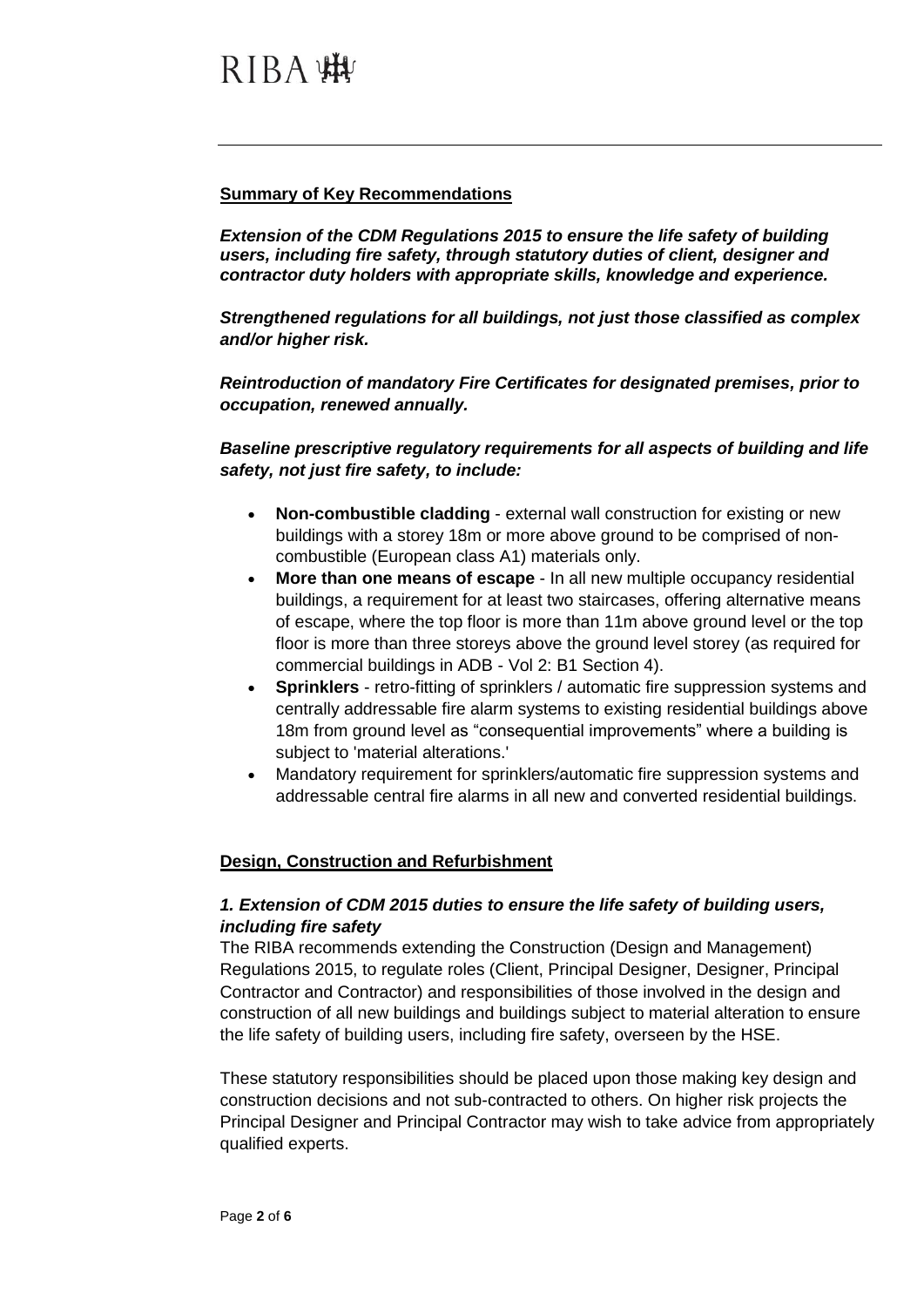## *2. Extension of regulatory change (Extending CDM 2015) to all buildings, not just those classified as complex and high-risk*

The RIBA recommends applying CDM duties to ensure the safety of all building users and not just those deemed to be higher risk.

## *3. A greater role for Building Control and the Fire Brigade from planning stage to occupation*

Building Control and the Fire Brigade must comment on and/or approve planning applications, considering, in particular, the overall fire safety strategy. The Building Control Body must approve a Full Plans submission before work starts on site, and conduct building inspections during construction. In buildings considered higher risk there should be enhanced involvement of the Fire Brigade and Building Control Body at planning and building control stages, and such buildings should be subject to a fire certification regime under the control of the Fire Brigade.

Further consideration should be given to the definition of higher risk buildings, which should include schools, hospitals, residential care homes, multi-residence buildings and warehouses.

### *4. Building Control Bodies independent of the client body*

The RIBA recommends that Local Authorities must not use their own Building Control Body on their own projects, to ensure that there is no conflict of interest.

## **Procurement**

## *5. Independent evaluation of contractor led design and value engineering*

The greater use of Design and Build and PFI procurement models in the UK construction industry, and the way in which the allocation of management responsibilities within these models has evolved, has had an impact on the quality of construction of buildings, including failure to properly incorporate essential fire protection measures. Value-engineering by contractors of professionally produced design solutions can result in compromising key aspects of the safety of the original design, without an independent or considered evaluation of alternative proposals.

## *6. Ensuring clarity of design responsibility through the Principal Designer*

The Principal Designer should have powers during the design and any "contractor design" periods of projects to ensure the original design intent in relation to life safety is not compromised. To ensure that buildings are built to conform, regulatory-compliant designs will require a greater level of informed independent scrutiny on-site than has recently come to be the norm.

#### *7. Review of the roles and duties of those responsible for inspections*

Consideration should be given as to how the appropriate level of inspections to provide the required level of assurance might best be undertaken for every project, and the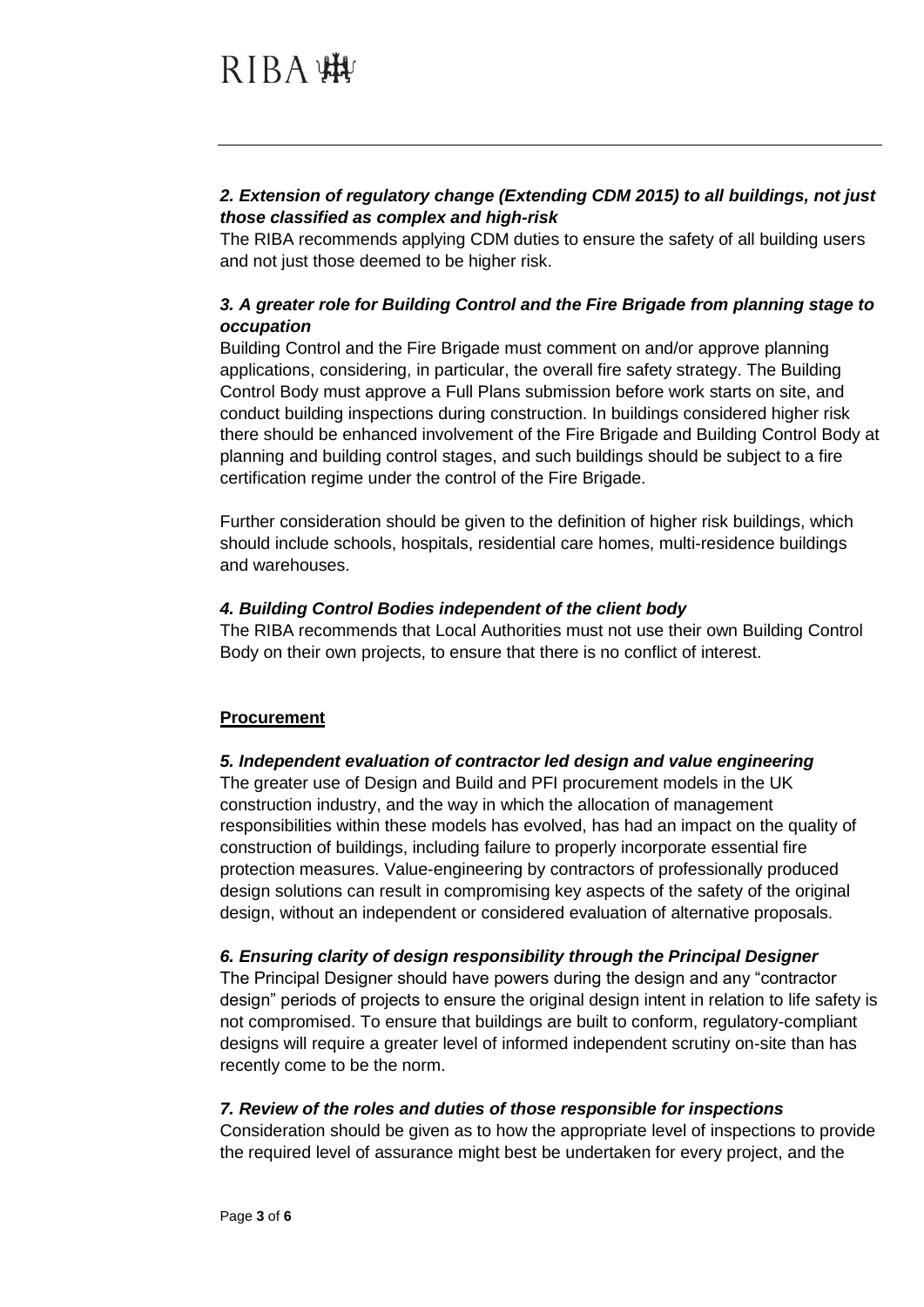relative roles local authority building officers, independent professionally qualified certifiers, design team members, clerks of works and contractors should play in these processes.

#### **8.** *Client duty to ensure sufficient expertise and resources*

It is unfortunately evident that the Industry has not yet demonstrated its ability to selfgovern on issues of quality and that clients need to put in place appropriate mechanisms to help ensure the quality of the product they are receiving.

#### **9.** *Compliance review and inspection before issue of final certificate*

During construction, inspections should be conducted formally by the Principal Designer, Principal Contractor and the Building Control Officer. Prior to practical completion the Principle Contractor should be required to confirm, in writing that the building has been constructed in accordance with the approved plans, relevant Building Regulations and Codes of Practice. The Principal Contractor should also certify that the as-built documentation provided at hand-over is a fully accurate and comprehensive reflection of what was built, highlighting all changes to the original design drawings.

#### **Occupation and Maintenance**

### *10. Reintroduction of mandatory Fire Certificates for designated premises before Final Certificate and occupation*

The RIBA recommends that mandatory Fire Certificates are reintroduced for designated premises/higher risk buildings. Fire Certificates must only be issued after independent inspections by the Fire Brigade, before Final Certification and occupation, and must be renewed every year. Fire Certificates could be considered as a requirement for annual building insurance renewal.

### *7. Review of the stay put policy in high-rise multiple occupancy residential buildings*

For new high-rise residential buildings, the RIBA suggests that alternatives to the defend in place/stay put policy should be considered, allowing simultaneous evacuation or phased/staged fire alarm systems, based on the principles of provision of alternative means of escape and increased escape stair widths.

#### **Golden Thread**

### *8. Government endorsement of the Fire Safety Plan of Work as the standard industry framework*

The RIBA suggests that the Fire Safety Plan of Work is endorsed by government as the standard industry framework for identifying the roles, responsibilities and the transfer of information of all members of the team during the project life cycle.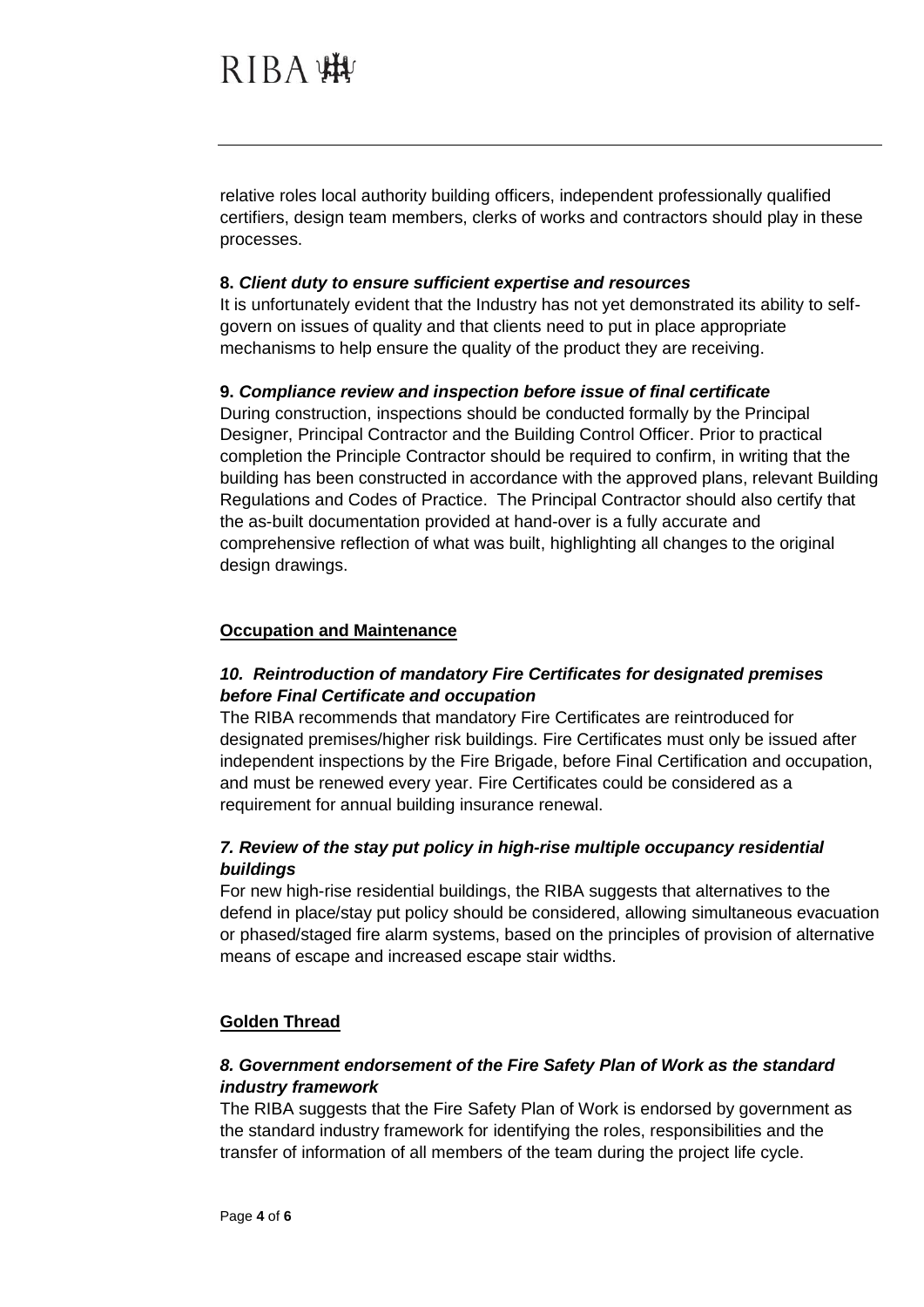### *9. Client responsibility to maintain fire and life safety information as part of a comprehensive Building Manual*

Extending CDM 2015 to include life safety of building users, must require the client to ensure that the Health and Safety File (including appropriate fire and life safety information) for the project is prepared with the assistance of the Principal Designer and Principal Contractor. The file must be handed over to the building owner as part of a comprehensive Building Manual, providing key information for on-going fire and life safety management during the lifespan of the building.

### **Regulations and Guidance**

## *11. Baseline prescriptive regulatory requirements for all aspects of building and life safety, not just fire safety*

The RIBA recommends a baseline level of prescriptive and clearly set out regulatory requirements as they relate to all measurable aspects of building and life safety, to avoid a number of parallel and conflicting processes. The RIBA is not aware of any successful building control system internationally that does not rely on such prescriptive requirements.

#### *12. Baseline prescriptive regulatory requirements for fire safety to include:*

- External wall construction for existing or new buildings with a storey 18m or more above ground to be comprised of non-combustible (European class A1) materials only.
- In all new multiple occupancy residential buildings, a requirement for at least two staircases, offering alternative means of escape, where the top floor is more than 11m above ground level or the top floor is more than three storeys above the ground level storey (as required for commercial buildings in ADB - Vol 2: B1 Section 4).
- Retro-fitting of sprinklers / automatic fire suppression systems and centrally addressable fire alarm systems to existing residential buildings above 18m from ground level as "consequential improvements" where a building is subject to 'material alterations.'
- Mandatory requirement for sprinklers/automatic fire suppression systems and addressable central fire alarms in all new and converted residential buildings, as currently required under Regulations 37A and 37B of the Building Regulations for Wales.

#### *13. Regular review of the Building Regulations*

The RIBA proposes that a formal, predetermined programme for review of key Approved Documents should be adopted. The CDM Regulations (Health and Safety) are reviewed every 5 years.